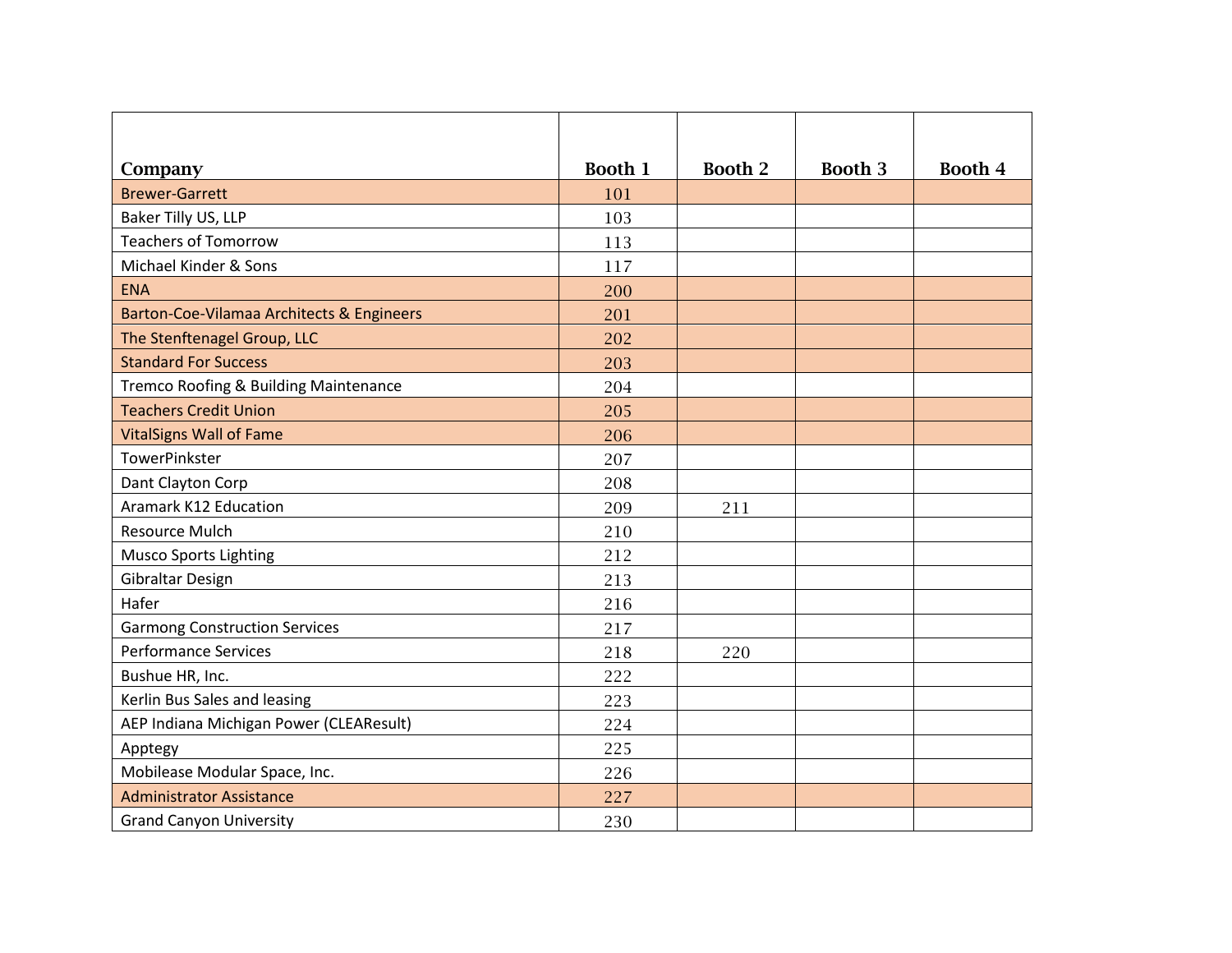| Lee Company Inc                                    | 231 |     |     |     |
|----------------------------------------------------|-----|-----|-----|-----|
| <b>Horace Mann Companies</b>                       | 233 |     |     |     |
| <b>CORE Construction</b>                           | 300 | 302 |     |     |
| Lancer + Beebe                                     | 301 | 301 | 301 | 301 |
| Indiana School PR Assoc.                           | 304 |     |     |     |
| <b>Lightspeed Technologies</b>                     | 305 |     |     |     |
| Midwest Transit Equipment, Inc                     | 306 | 308 |     |     |
| <b>AIG Retirement Services</b>                     | 307 |     |     |     |
| Cambridge Assessment International Education       | 309 |     |     |     |
| Energy Systems Group, LLC                          | 310 |     |     |     |
| <b>Moake Park</b>                                  | 311 |     |     |     |
| Sodexo                                             | 312 |     |     |     |
| Alliance Environmental Group, Inc.                 | 313 |     |     |     |
| <b>Moisture Management</b>                         | 316 |     |     |     |
| <b>Garmann Miller</b>                              | 317 | 319 | 321 |     |
| <b>ESS</b>                                         | 322 |     |     |     |
| Anthem                                             | 323 |     |     |     |
| <b>Central IN Educational Service Center</b>       | 324 |     |     |     |
| Larson-Danielson Construction Co., Inc.            | 325 |     |     |     |
| <b>CMTA Energy Solutions</b>                       | 326 |     |     |     |
| Southern Bleacher Company                          | 327 |     |     |     |
| <b>JMA Architects</b>                              | 330 |     |     |     |
| AdTec Administrative and Technical Consulting Inc. | 331 |     |     |     |
| <b>USI Insurance Services</b>                      | 332 |     |     |     |
| Duro-Last Inc.                                     | 333 |     |     |     |
| Chartwells K12                                     | 334 |     |     |     |
| <b>Odle McGuire Shook</b>                          | 337 |     |     |     |
| Sika                                               | 339 |     |     |     |
| <b>Green Sign Company</b>                          | 342 |     |     |     |
| Kiefer USA                                         | 343 |     |     |     |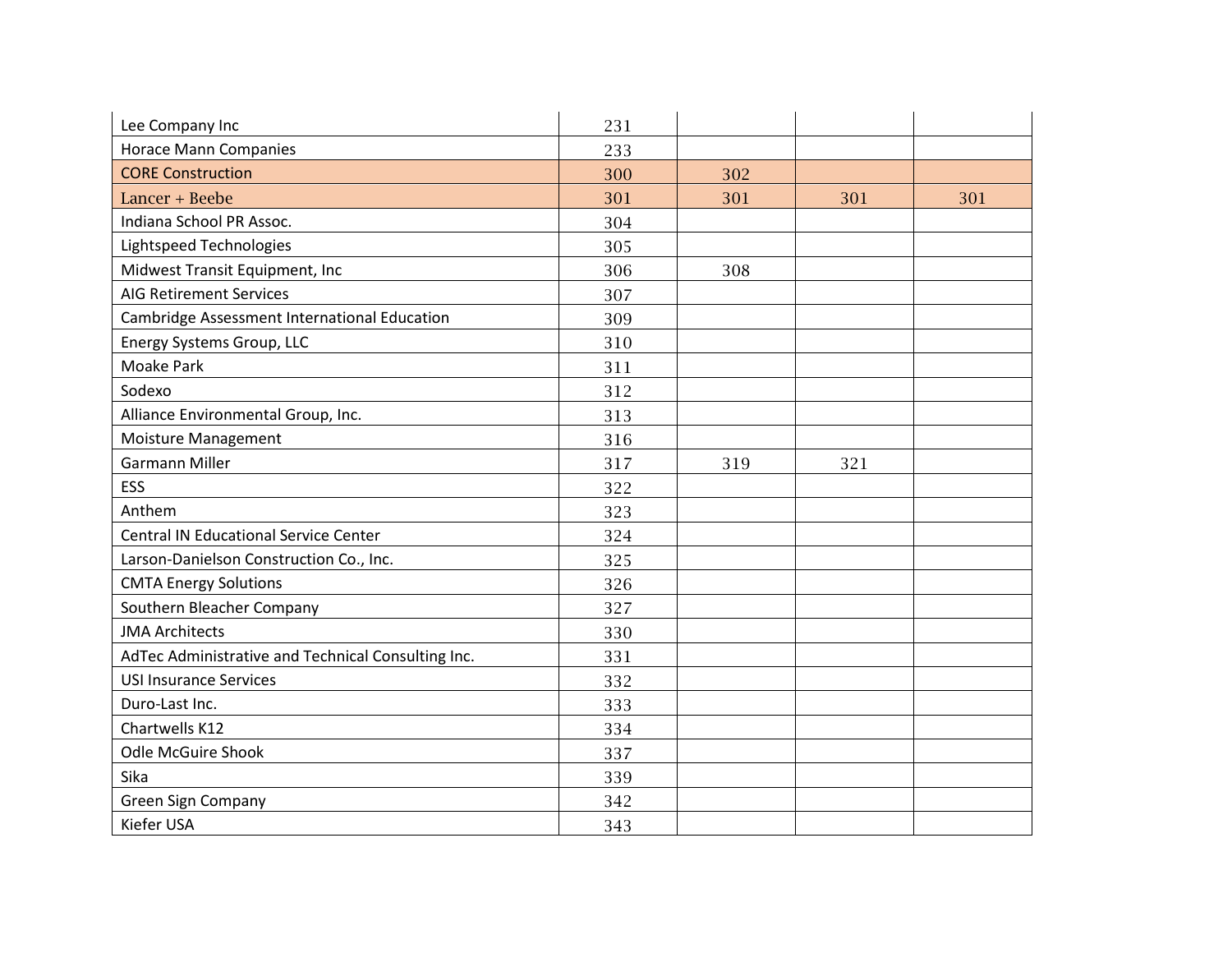| The Skillman Corporation                           | 401 | 403 |  |
|----------------------------------------------------|-----|-----|--|
| <b>Telamon Energy Solutions</b>                    | 404 |     |  |
| <b>Schmidt Associates</b>                          | 405 |     |  |
| KI                                                 | 405 |     |  |
| The Motz Group                                     | 406 |     |  |
| <b>Pulver Cove Associates</b>                      | 408 |     |  |
| <b>Apex Benefits</b>                               | 410 |     |  |
| <b>CSO</b>                                         | 411 | 413 |  |
| <b>Boyce Systems</b>                               | 412 |     |  |
| SitelogIQ                                          | 416 | 418 |  |
| Brown & Brown                                      | 417 |     |  |
| <b>Blades Audio Video Security</b>                 | 419 | 421 |  |
| Insley Systems Inc.                                | 420 |     |  |
| <b>Education Service Center Risk Funding Trust</b> | 422 |     |  |
| Equitable Education Solutions Analytics, LLC       | 424 |     |  |
| <b>VPS Architecture</b>                            | 426 |     |  |
| Synergetics DCS                                    | 427 |     |  |
| Interface + Nora                                   | 430 |     |  |
| <b>Elevatus Architecture</b>                       | 431 |     |  |
| <b>IAESC Procurement</b>                           | 432 |     |  |
| Stair Associates, Inc.                             | 433 |     |  |
| <b>Fanning Howey Associates</b>                    | 434 | 436 |  |
| <b>GMB Architecture + Engineering</b>              | 500 |     |  |
| <b>EMCOR Construction Services</b>                 | 501 | 503 |  |
| <b>KNEW Solutions</b>                              | 502 |     |  |
| Veregy                                             | 504 |     |  |
| Hartman and Williams, LLC                          | 505 |     |  |
| <b>DehlerPR</b>                                    | 507 |     |  |
| Astra Insurance Group                              | 509 |     |  |
| Taher, Inc.                                        | 510 |     |  |